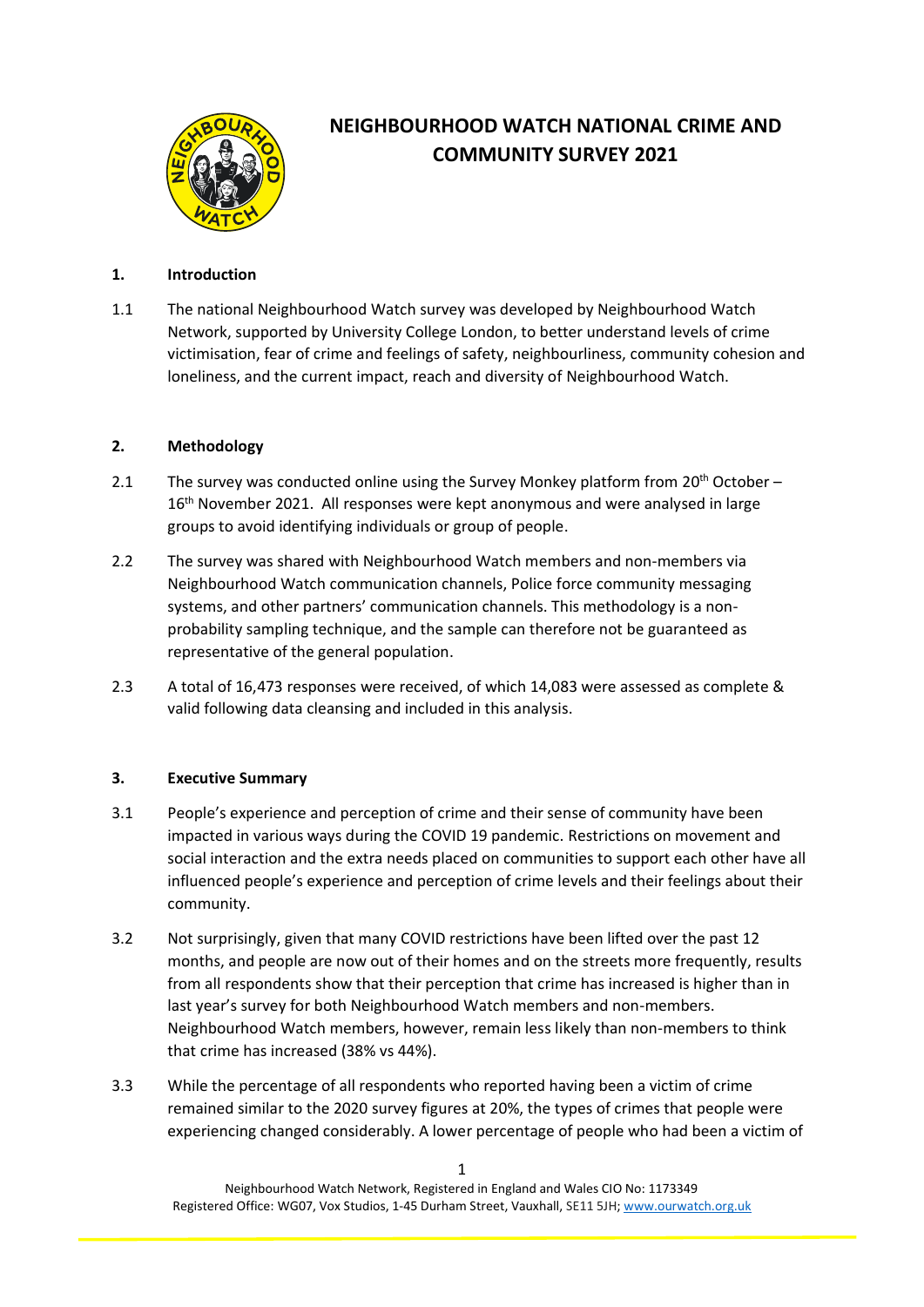crime experienced a burglary (9% vs 30%) and vehicle crime (16% vs 31%) while a higher proportion of people reported having been a victim of online or other fraud (37% vs 29%). Neighbourhood Watch members remain less likely than non-members to have experienced any crime (18% vs 23%)

- 3.4 The crime that most people experienced remained unchanged, with 34% of people reporting having been harassed, threatened or verbally abused in the street in both years' surveys.
- 3.5 Peoples' worry about personally experiencing certain crimes tended to reflect those that had previously been more prevalent in neighbourhoods than respondents' current experience suggests. Burglary and vehicle crime remain the crime people most worried about being a victim of, even though survey results show that the incidence of these crimes has been much lower over the past year.
- 3.6 Peoples' concerns about crimes also differed between those they were concerned about as a national issue and those they were concerned about locally. Some of the more serious, hidden or under-reported crimes such as knife crime, violence against women and girls, modern slavery, domestic abuse and hate crime were considered much more of a concern nationally than locally. Fly tipping, burglary, antisocial behaviour, car crime, speeding, drug dealing, and online crime and other fraud were the crimes that most respondents were most concerned about in their local area.
- 3.7 Results about how people feel about their local area show a positive overall trend from the previous survey in 2020. Results from all respondents show an increase in their feelings of personal safety and satisfaction with their local area. While those living in a Neighbourhood Watch area and those who don't both report feeling safer and more satisfied with their area, Neighbourhood Watch members are still more likely than non-members to be satisfied or very satisfied with their local area (92% vs 84%) and their personal safety (73% vs 66%).
- 3.8 A similar trend is apparent in people's feelings about their community. While Neighbourhood Watch members remain more likely than non-members to have a positive perception of all aspects of their community, a larger proportion of all respondents reported that they felt that they lived in close-knit community where people were friendly, trusted and looked after each other. Respondents were more likely than the previous year to perceive that people would intervene if anyone in their area is causing a disturbance, that if they needed help there are people who would be there for them, that people would help the police and other agencies to resolve problems, call the police if someone is acting suspiciously and help others if they sensed trouble.
- 3.9 The percentage of all respondents who think that the police in their area do an excellent or good job shows a significant reduction from the 2020 survey results, reducing from 42% to 33%. However, the more respondents think crime has decreased the better they think of the police. 56% of those who think crime has decreased think the police do an excellent or good job, compared with just 19% of those who think crime has increased.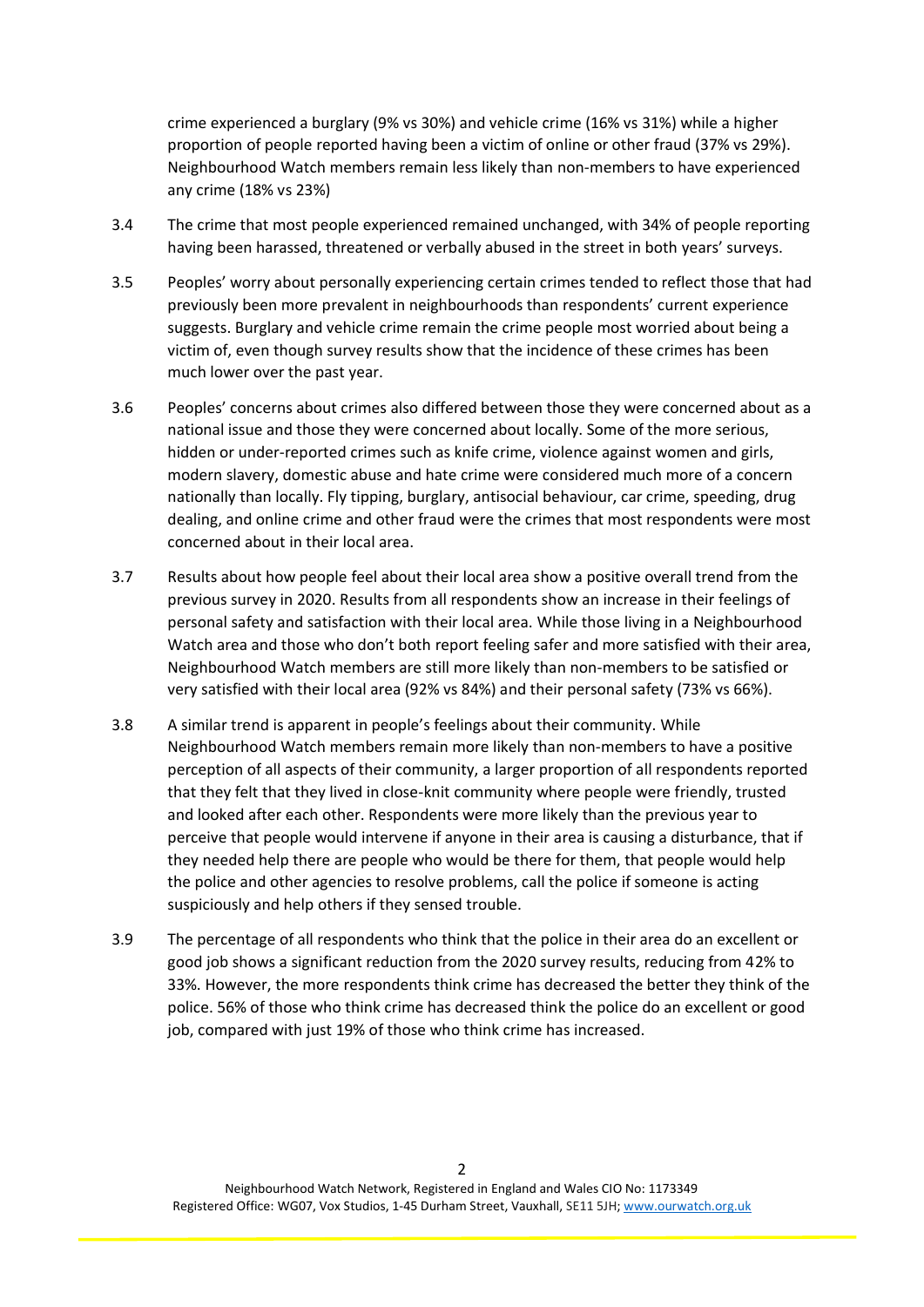# **4. Perception of Crime and Safety**

4.1 Those living in a Neighbourhood Watch area are less likely to say that crime has increased than those who don't live in a Neighbourhood Watch area (40% vs 47%), with Neighbourhood Watch members in those areas even less likely to think that crime has increased (38%), and more likely to think crime has decreased or remained stable (45% vs 38%).



4.2 Survey results indicate that people are generally feeling safer in their communities. Responses show a significant increase in those who feel satisfied or very satisfied with their personal safety across all respondents. The 2020 Crime and Community Survey showed that 59% of those living in a Neighbourhood Watch area and 45% of those who didn't, said they were satisfied or very satisfied with their personal safety. In this year's survey, these figures have risen to 70% and 62% respectively.

4.3 Members of Neighbourhood Watch remain even more likely than non-members to be satisfied or very satisfied with their personal safety (73% vs 66%).



Neighbourhood Watch Network, Registered in England and Wales CIO No: 1173349 Registered Office: WG07, Vox Studios, 1-45 Durham Street, Vauxhall, SE11 5JH[; www.ourwatch.org.uk](http://www.ourwatch.org.uk/)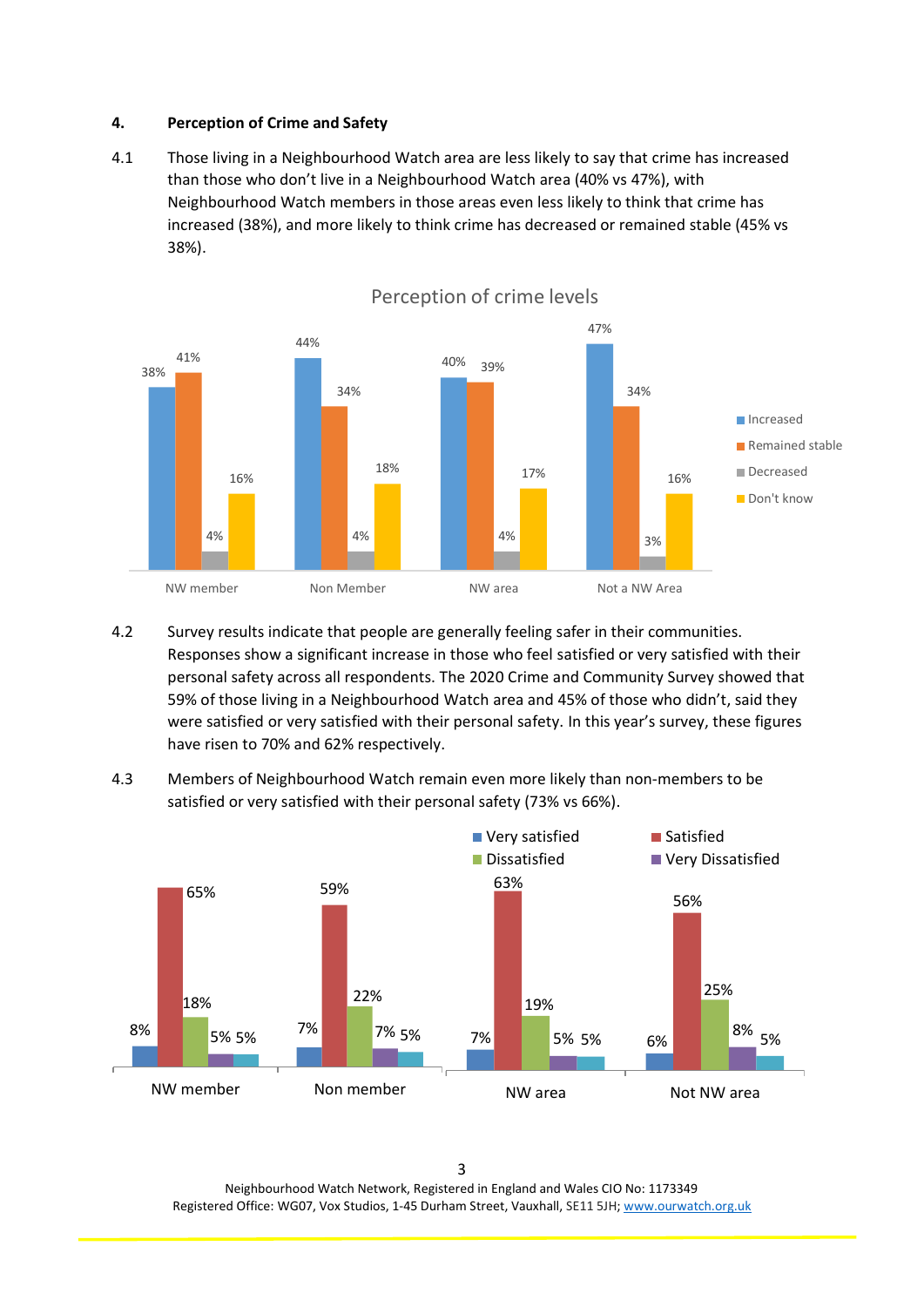#### **5. Experience of Crime**

- 5.1 20% of all respondents had been a victim of a crime in the last 2 years.
- 5.2 18% of Neighbourhood Watch members had been a victim of crime in the past 2 years vs 23% of non-members.
- 5.3 17% of respondents living in a Neighbourhood Watch area had been a victim of crime in the past 2 years as opposed to 21% of those not living in a Neighbourhood Watch area.



#### **6. Experience of crime compared with worry about crime**

6.1 The crimes that respondents reported having experienced or being worried about personally experiencing are set out in the two charts below: -



- Experience of Crime **Being harassed, threatened or verbally** abused in the street
	- Other
	- Criminal damage
	- **Other frauds and scams**
	- Online crime
	- Theft of or from vehicle
	- **Burglary**
	- Hate crime
	- Sexual harassment or assault
	- **Bicycle theft**
	- **Theft from the person**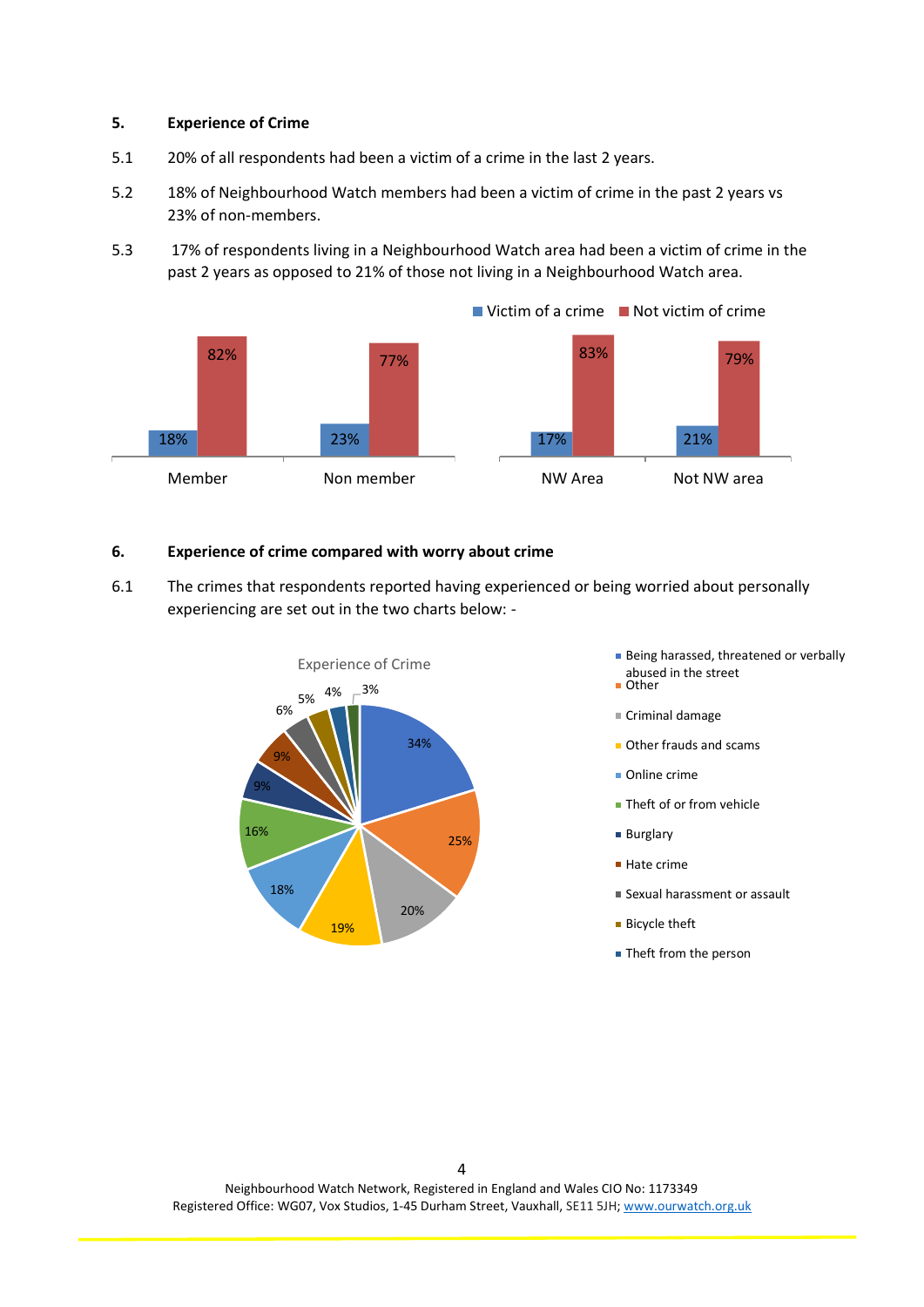

- 
- **Theft of or from a vehicle**
- Online crime
- **Other frauds and scams**
- **Theft from the person**
- Criminal damage
- Being harassed, threatened or verbally abused in the street
- **Sexual harassment or assault in the street**
- Bicycle theft
- Hate crime
- Domestic abuse
- 6.2 Across all age groups, up to and including those aged 65-74, respondents were more likely to have experienced harassment, threats or verbal abuse in the street than any other crime. Over a third of all respondents who had been a victim of crime over the past year had suffered street harassment (34%), with the same percentage reporting being worried about being a victim of this crime.
- 6.3 18% of victims of crime had experienced online crime and 19% other fraud, with those aged 75 and over most likely to have experienced these sorts of crime.
- 6.4 However, burglary remains the crime that worries people most, with 67% of respondents concerned that they would personally experience this crime, even though only 9% of those who had been a victim of crime over the past year had been burgled.
- 6.5 Theft of or from motor vehicles, on and offline fraud, theft from the person and criminal damage were other crime types where the level of worry about becoming a victim was far higher than the reported incidence of these crimes.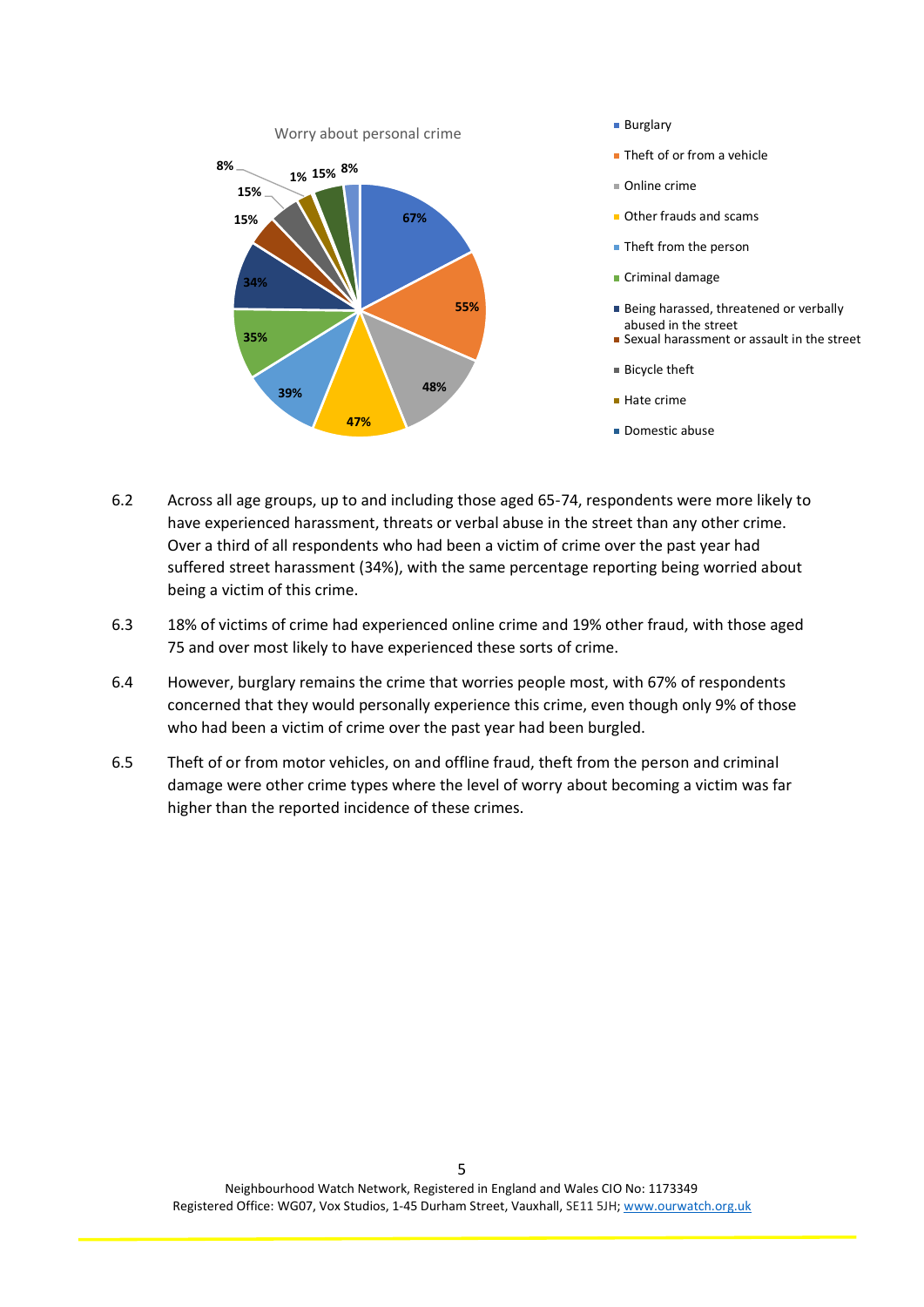#### **7. General concerns about crime**

7.1 Respondents' concerns about the incidence of crimes in their local area and the crimes that they felt were of concern at a national level are set out in the two charts below: -



- 7.2 Fly tipping, burglary, antisocial behaviour, car crime, speeding, drug dealing, and online crime and other fraud are the crimes that most respondents were most concerned about in their local area. However, apart from online crime and other fraud and anti-social behaviour, these crimes were of much lower concern at a national level.
- 7.3 Knife crime and serious violence was the highest concern nationally, with 80% of respondents identifying it as a national issue – however, only 36% felt that it was an issue of concern in their local area. Similarly, other serious offences featured much more prominently as a concern for respondents nationally than locally.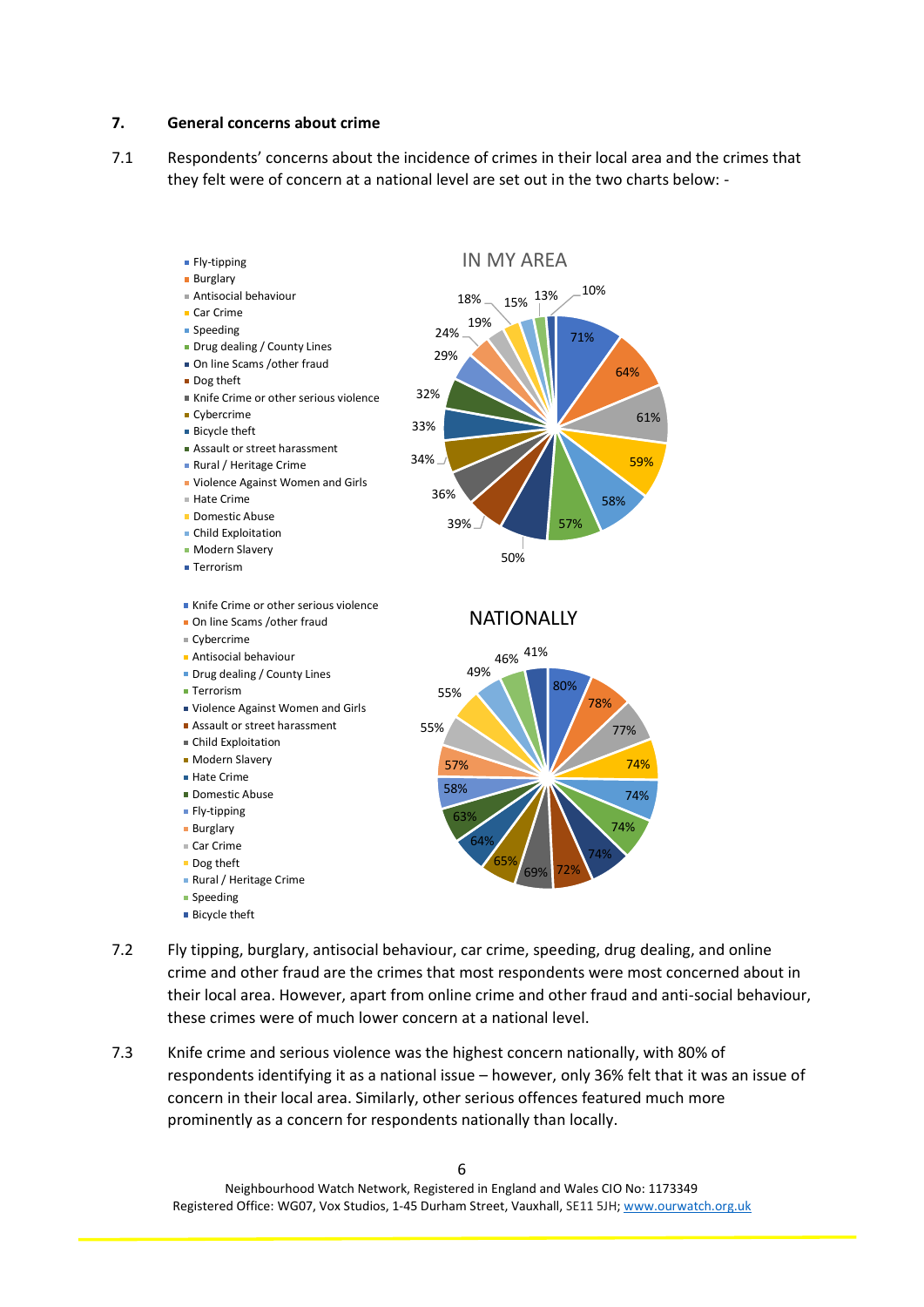Of particular note are: -

|                                  | Nationally | In my area |
|----------------------------------|------------|------------|
| Violence against women and girls | 74%        | 24%        |
| Terrorism                        | 74%        | 10%        |
| Street harassment                | 72%        | 32%        |
| Modern slavery                   | 65%        | 13%        |
| Child exploitation               | 69%        | 15%        |
| Domestic Abuse                   | 63%        | 18%        |
| Hate Crime                       | 64%        | 19%        |
|                                  |            |            |

# **8. Satisfaction with the Police**

- 8.1 33% of all respondents think the police in their area do an excellent or good job. This is a significant reduction from the 2020 Neighbourhood Watch Crime and Community survey when 42% of all respondents thought the police in their area do an excellent or good job.
- 8.2 This reduction is most evident in Neighbourhood Watch membership. In 2020, 50% of Neighbourhood Watch members thought the police in their area did a good or excellent job; in 2021 this has reduced to 37%. Neighbourhood Watch members are still, however, more likely than non-members to think the police do an excellent or good job (37% vs 34%).



Police do a good job - All Respondents

8.3 The more respondents think crime has decreased the better they think of the police. 56% of those who think crime has decreased think the police do an excellent or good job, compared with just 19% of those who think crime has increased.

# **9. Neighbourliness**

- 9.1 The main things that neighbours help each other with are keeping an eye on their house when they are on holiday (83%), taking their bins out/put bins away (71%), taking in deliveries/parcels (89%), visiting (44%) or helping elderly or vulnerable neighbours with shopping and errands (35%).
- 9.2 Neighbourhood Watch members are slightly more likely than non-members to help their neighbours with day-to-day issues and to speak to their neighbours daily, more than just saying hello (36%).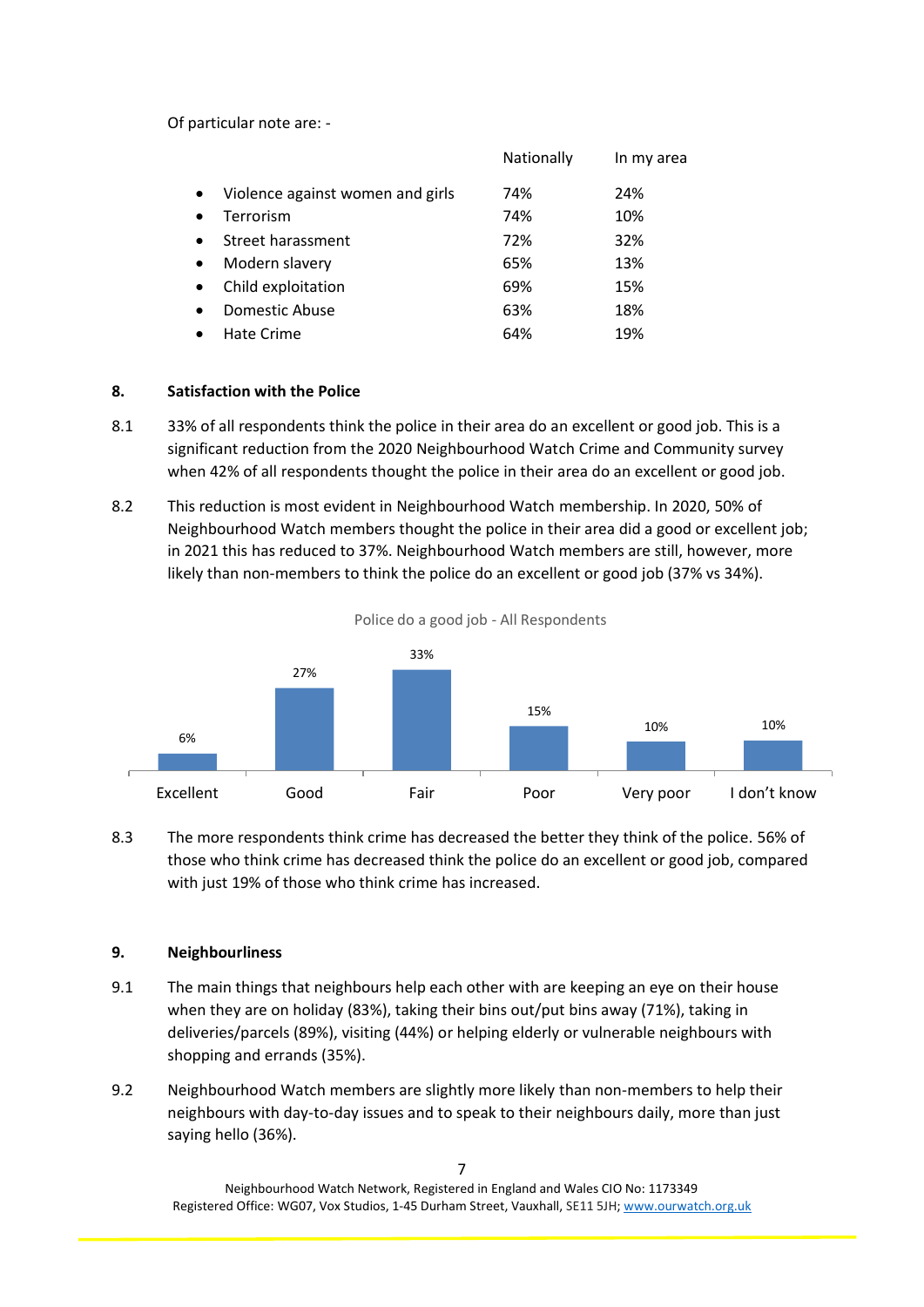# **10. Sense of Community**

10.1 Neighbourhood Watch members are more likely to be satisfied or very satisfied with their local area than non-members (92% vs 84%). In particular, they are much more likely to be very satisfied with their local area (46% Neighbourhood Watch members vs 33% nonmembers).



10.2 Neighbourhood Watch members are more likely to feel part of the neighbourhood than nonmembers (86% vs 77%). In particular, they are much more likely to very strongly agree that they feel part of the neighbourhood (42% Neighbourhood Watch members vs 31% nonmembers).



Belonging to the Neighbourhood

10.3 Neighbourhood Watch members are more likely than non-members to agree that they are part of a close-knit community (70% vs 65%), live in a friendly place (92% vs 88%), live in an area where people look after each other (81% vs 74%) and can trust people who live in the area (77% vs 69%).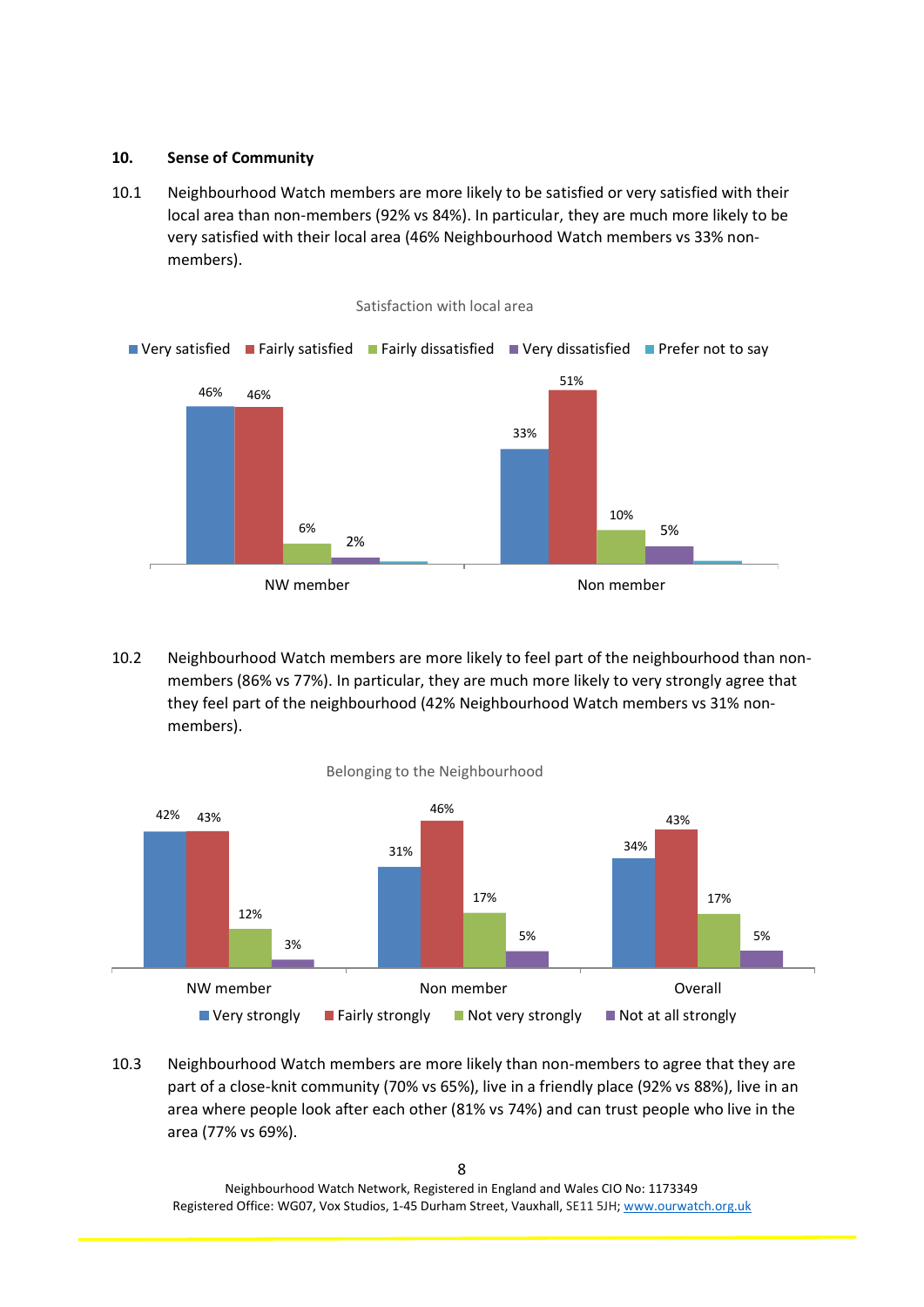

Perception of Community - NW members



This area has a close, tight- This area is a friendly place This area is a place where knit community to live local people look after each this area trust one another other Most people who live in

- 10.4 Neighbourhood Watch members are more likely than non-members to perceive that people would intervene if anyone in their area is causing a disturbance (56% vs 50%), if they needed help there are people who would be there for them (90% vs 85%), that people would help the police and other agencies to resolve problems (84% vs 79%), call the police if someone is acting suspiciously (81% vs 77%) and help others if they sensed trouble (78% vs 71%).
- 10.5 In general, Neighbourhood Watch members are less likely to feel lonely in their local area than non-members. Neighbourhood Watch members are between 2% and 4% more likely to say they said they hardly ever or never lack companionship, are left out or feel isolated.

# **11. Neighbourhood Watch Activity**

# *Information provision*

11.1 The vast majority of Neighbourhood Watch members, and non-members living in Neighbourhood Watch areas receive regular information from Neighbourhood Watch. Even in areas where there is not an active Neighbourhood Watch group, nearly half of all respondents receive some communication from Neighbourhood Watch.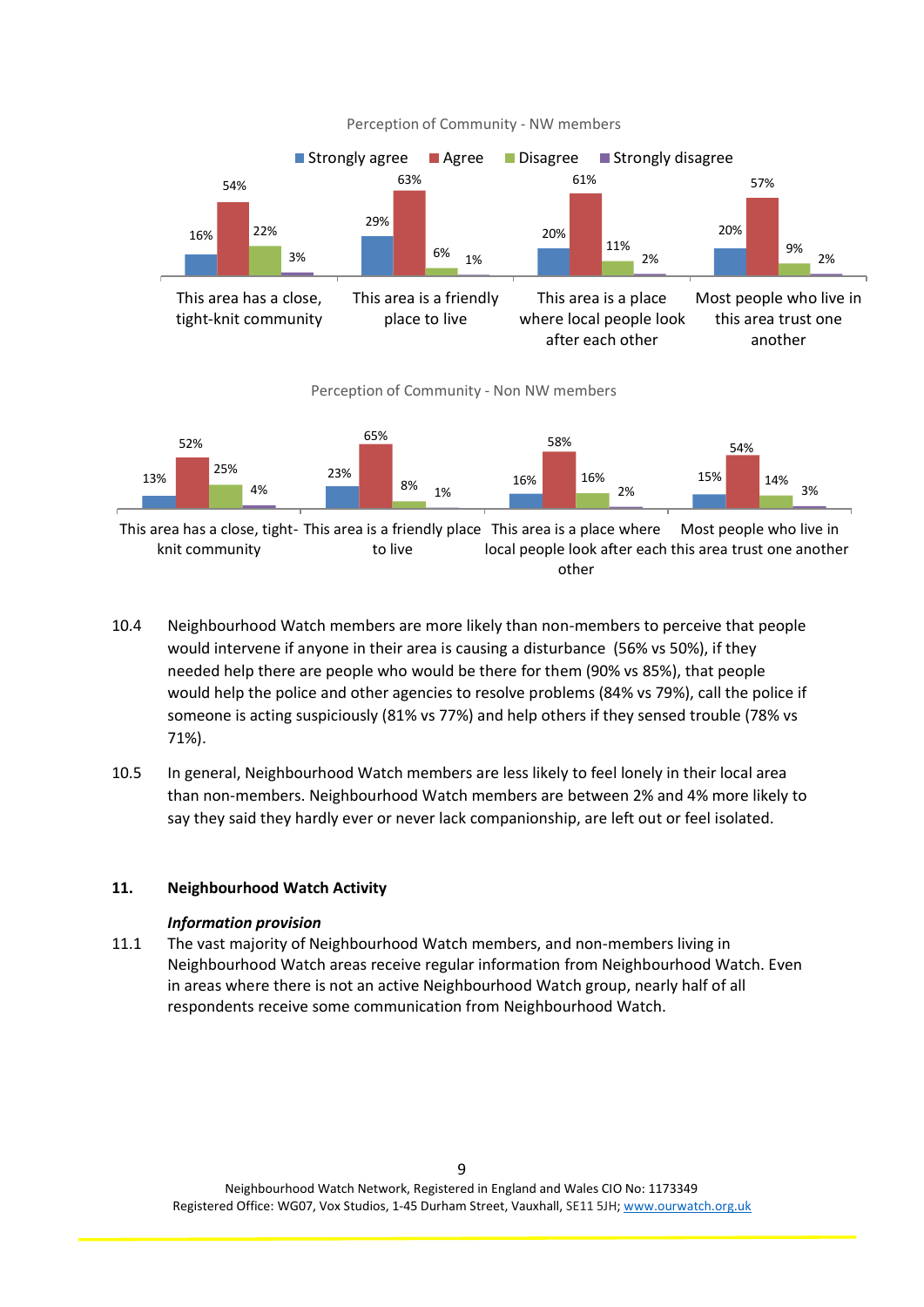



11.2 Respondents accessed information through national and local newsletters, directly from their Neighbourhood Watch representative, on national or local Neighbourhood Watch websites, through Neighbourhood Watch social media channels and by attending online webinars and training sessions. 60% of Neighbourhood Watch members and just over half of all respondents stated they received all the crime prevention advice they need.



11.3 Both members and non-members are likely to act on crime prevention advice they receive from Neighbourhood Watch, with 55% of Neighbourhood Watch members and 42% of nonmembers usually acting on that advice, and 35% of members and 44% of non-members sometimes acting on it.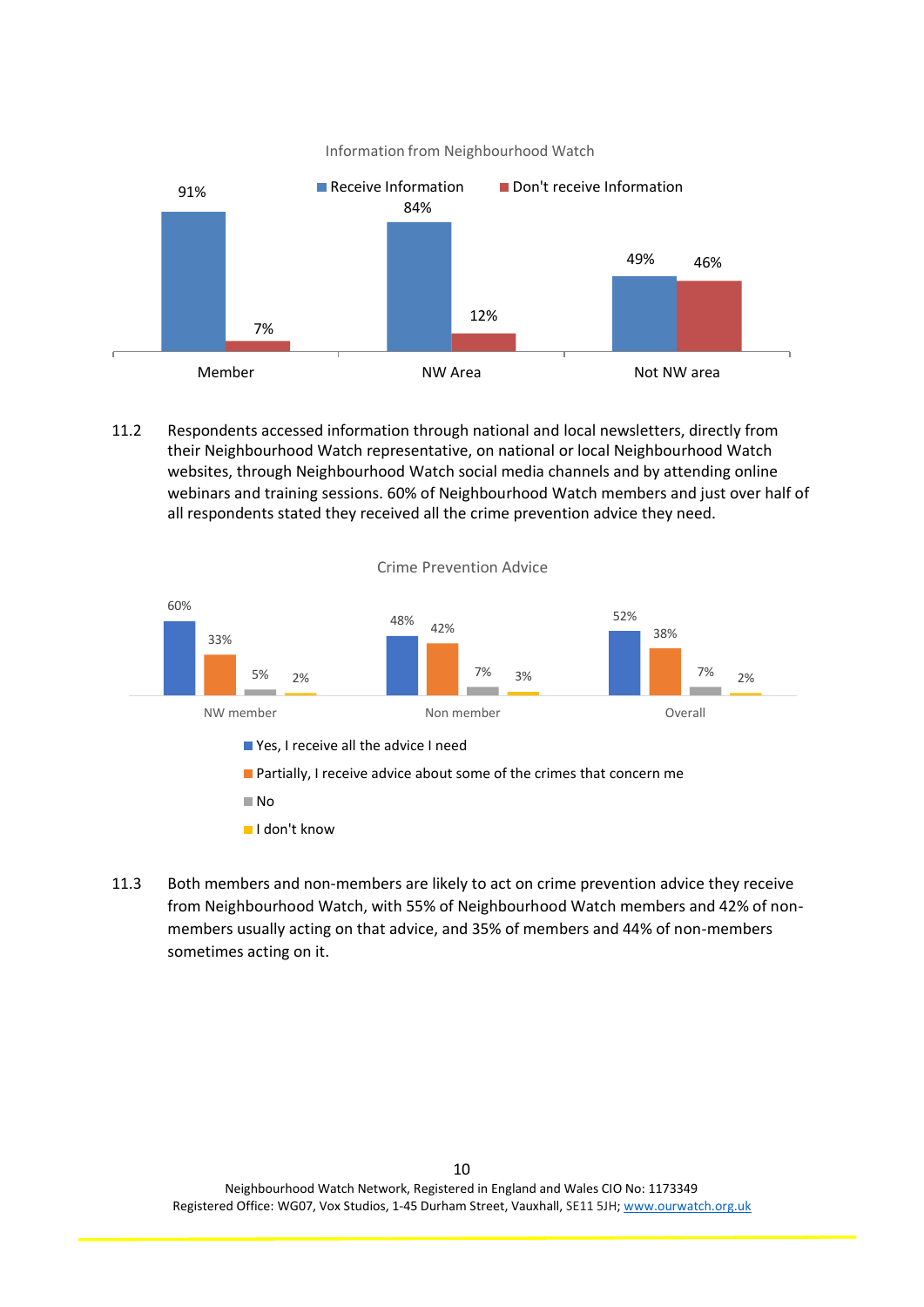

# *Other Activities*

11.4 In addition to regularly sharing crime prevention advice, the most frequent activities that respondents were aware that Neighbourhood Watch coordinators do frequently are supporting vulnerable people in the community or improving the local environment. Respondents were, however, generally unaware of what Neighbourhood Watch groups and coordinators do, though visible Neighbourhood Watch activity may have been impacted in many areas by COVID restrictions and concerns over recent years.



# **12. Profile of Respondents**

12.1 The sample size varied across the regions of England and Wales. The largest response rate was from London (19%), followed by the S. East (17%), E. Midlands (13%), the N. East and S. West (both 12%) and the N. West and W. Midlands (both 10%) The lowest response rates were from Wales and the N. East (both 3%).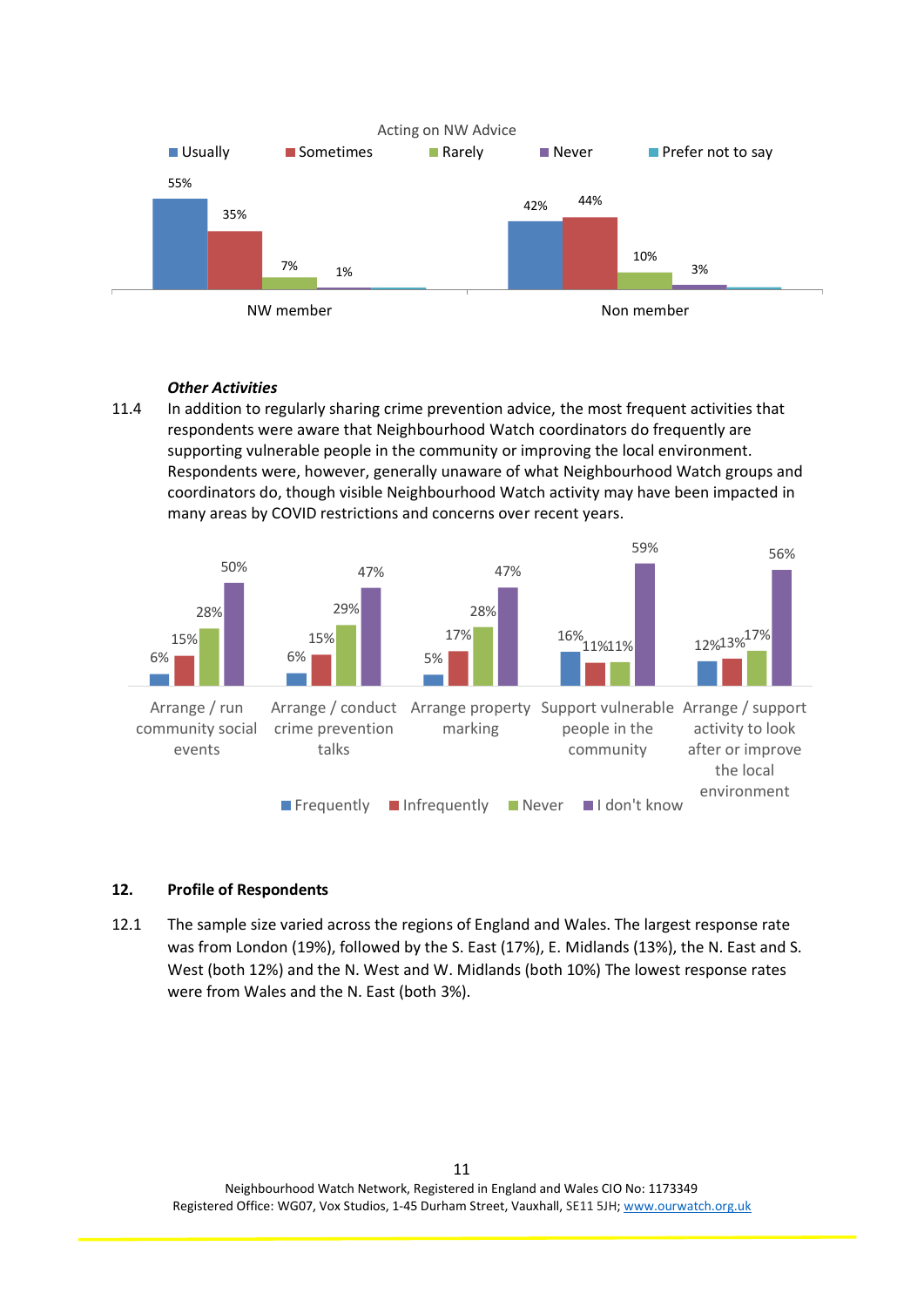

- 12.2 Respondents were in the main from a White British background (92%), 2% from any other white background, 2% were from an Asian background, 1% from a Black background, 1% a mixed background and 4% from any other ethnic group.
- 12.3 Respondents tended to fall into older age groups, in particular 65+ (51%). 23% were between 55 and 64, 14% between 45 and 54, 7% between 35 and 44, with 3% of respondents under 35yrs old.



12.4 Respondents had a high level of house ownership (72%), with the majority (60%) earning below £40,000 pa.



12 Neighbourhood Watch Network, Registered in England and Wales CIO No: 1173349 Registered Office: WG07, Vox Studios, 1-45 Durham Street, Vauxhall, SE11 5JH[; www.ourwatch.org.uk](http://www.ourwatch.org.uk/)